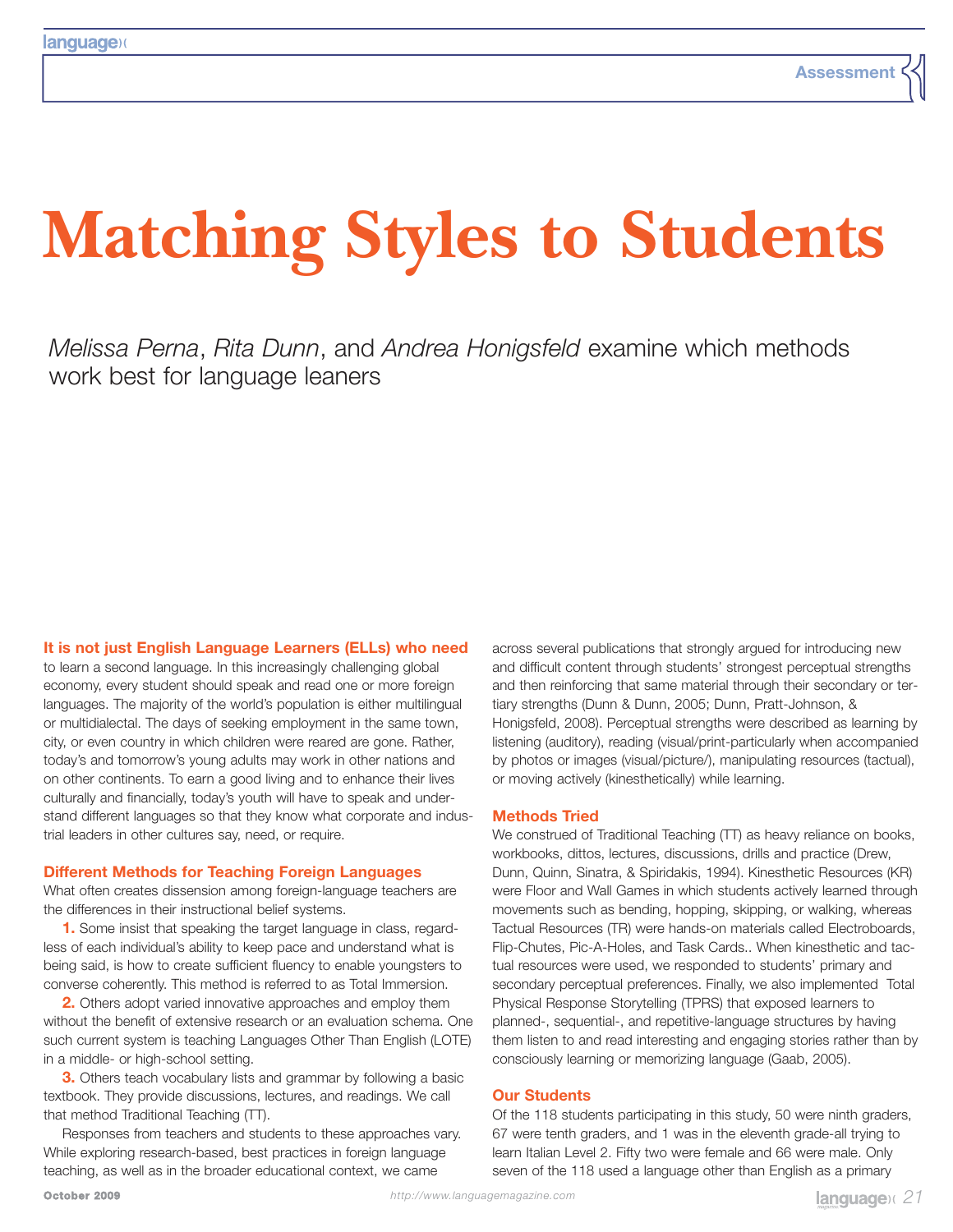means of communication at home with their families. Of those seven students, only two reported using an Italian dialect for communication.

### **Materials**

We used a total of six teacher-constructed pre- and posttests that previously had been submitted to a jury of experts to be certain that each of the methods taught equally difficult lessons in the exact same amount of time (Perna, 2007). Students were required to give the Italian equivalent of each word or phrase. The Comparative Value Scale (CVS) (O'Connell, 1989) was administered to compare students' attitudes toward each of the approaches used to teach them new Italian vocabulary.

### **Procedures and Design**

Students' learning styles were identified by Learning in Vogue: Elements of Style (Missere & Dunn, 2005). Melissa taught all the lessons to control for different teaching styles. To avoid a novelty effect, students were exposed to tactual and kinesthetic resources, TPRS stories, and traditional instruction prior to the beginning of this study. Each lesson was presented in a consistent manner and format throughout the research. A counterbalanced design was employed to control for a possible novelty effect.

### Findings

### **Achievement**

■ In all vocabulary lessons, students achieved statistically higher (p<.001) scores on Italian vocabulary tests when taught through their primary- and reinforced through their secondary-perceptual strengths than when they either were taught through traditional or TPRS instruction.

■ Although the mean test scores for the TPRS group were higher than for the traditional groups, no significant differences were found in achievement scores for students in the traditional and the TPRS groups.

■ In one of three lessons, students achieved statistically more positive vocabulary-achievement scores when taught through TPRS than when taught through traditional instruction.

■ Additionally, we determined correlations between specific perceptual strengths and students' scores following each method of instruction. There was a slight negative relationship between auditory-preferenced students and their gain scores for the tactual and kinesthetic lessons, indicating that auditory students did not need the tactual and kinesthetic resources. Instead, they performed slightly better with TPRS, which is an auditory strategy.

■ A positive relationship was identified between visually-preferenced students and their gain scores for the TPRS lessons.

## **Texas Ed Solutions**